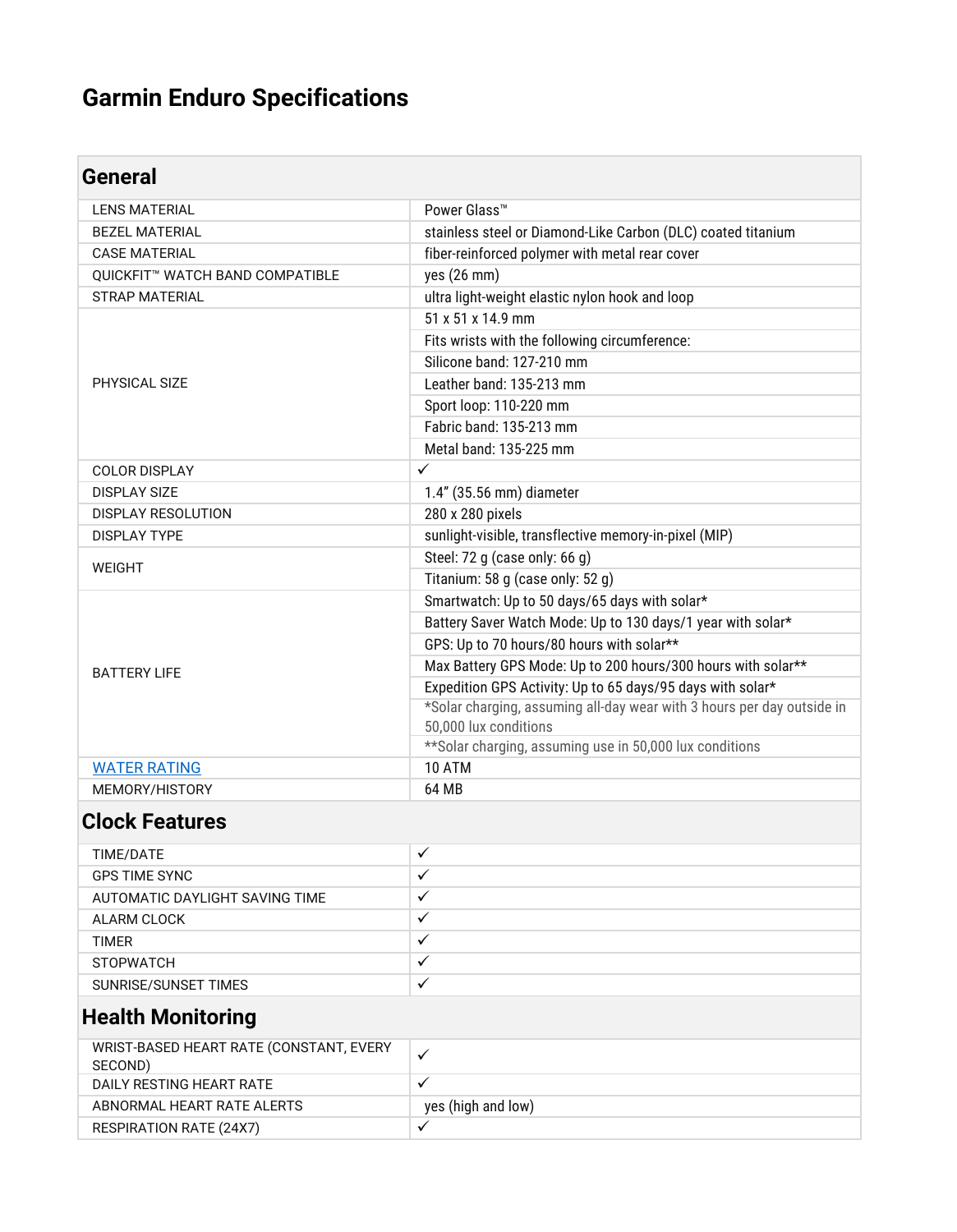| PULSE OX BLOOD OXYGEN SATURATION | yes (spot-check, and optional all-day acclimation and in sleep)      |
|----------------------------------|----------------------------------------------------------------------|
| <b>FITNESS AGE</b>               | yes (in app)                                                         |
| BODY BATTERY™ ENERGY MONITOR     | $\checkmark$                                                         |
| ALL-DAY STRESS TRACKING          | $\checkmark$                                                         |
| RELAXATION REMINDERS             | ✓                                                                    |
| RELAXATION BREATHING TIMER       | ✓                                                                    |
| SI FFP                           | yes (Advanced)                                                       |
| SLEEP SCORE AND INSIGHTS         | $\checkmark$                                                         |
| <b>HYDRATION</b>                 | yes (in Garmin Connect <sup>™</sup> and optional Connect IQ™ widget) |
| WOMAN'S HEALTH TRACKING          | yes (in Garmin Connect <sup>™</sup> and optional Connect IQ™ widget) |

#### **Sensors**

| $\checkmark$                               |
|--------------------------------------------|
| ✓                                          |
| $\checkmark$                               |
| GARMIN ELEVATE™ WRIST HEART RATE MONITOR V |
| ✓                                          |
| ✓                                          |
| $\checkmark$                               |
| $\checkmark$                               |
| ✓                                          |
| yes (with Acclimation)                     |
|                                            |

## **Daily Smart Features**

| <b>CONNECTIVITY</b>                                                      | Bluetooth <sup>®</sup> , ANT+ <sup>®</sup> |
|--------------------------------------------------------------------------|--------------------------------------------|
| CONNECT IQ™ (DOWNLOADABLE WATCH FACES,<br>DATA FIELDS, WIDGETS AND APPS) | $\checkmark$                               |
| SMART NOTIFICATIONS                                                      | $\checkmark$                               |
| TEXT RESPONSE/REJECT PHONE CALL WITH<br>TEXT (ANDROID™ ONLY)             | $\checkmark$                               |
| CALENDAR                                                                 | $\checkmark$                               |
| <b>WEATHER</b>                                                           | $\checkmark$                               |
| BATTERY SAVER (CUSTOMIZABLE LOW POWER<br>WATCH)                          | $\checkmark$                               |
| CONTROLS SMARTPHONE MUSIC                                                | $\checkmark$                               |
| FIND MY PHONE                                                            | $\checkmark$                               |
| FIND MY WATCH                                                            | $\checkmark$                               |
| <b>VIRB® REMOTE</b>                                                      | $\checkmark$                               |
| SMARTPHONE COMPATIBILITY                                                 | iPhone®, Android™                          |
| PAIRS WITH GARMIN CONNECT™ MOBILE                                        | $\checkmark$                               |
| <b>GARMIN PAY™</b>                                                       | $\checkmark$                               |
|                                                                          |                                            |

#### **Safety and Tracking Features**

| <b>LIVETRACK</b>                                      | v            |
|-------------------------------------------------------|--------------|
| <b>GROUP LIVETRACK</b>                                | $\bullet$    |
| LIVE EVENT SHARING                                    | v            |
| INCIDENT DETECTION DURING SELECT<br><b>ACTIVITIES</b> | $\checkmark$ |
| <b>ASSISTANCE</b>                                     | $\checkmark$ |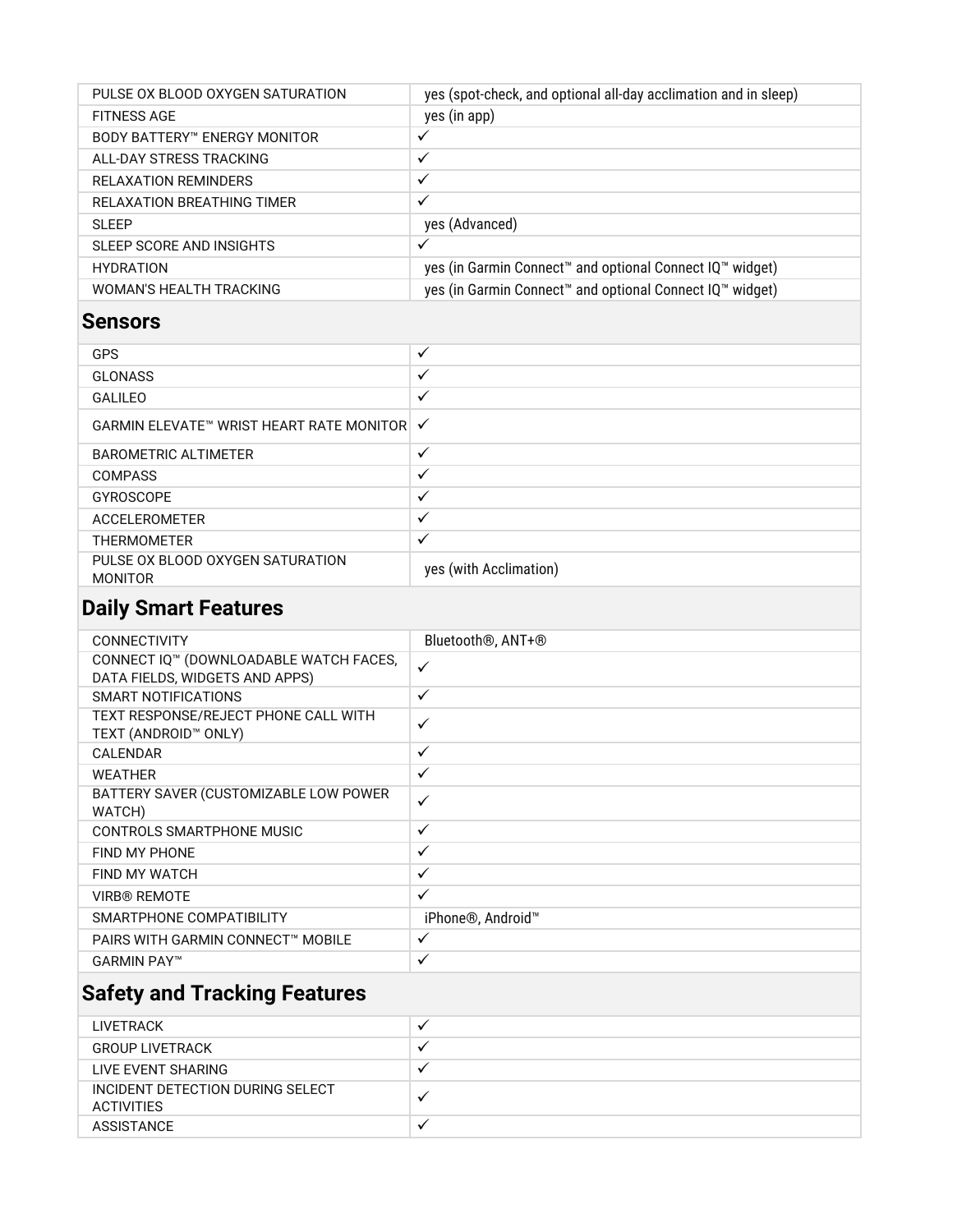| <b>Tactical Features</b>                                                                                   |              |  |
|------------------------------------------------------------------------------------------------------------|--------------|--|
| DUAL GRID COORDINATES                                                                                      | $\checkmark$ |  |
| <b>Activity Tracking Features</b>                                                                          |              |  |
| <b>STEP COUNTER</b>                                                                                        | $\checkmark$ |  |
| MOVE BAR (DISPLAYS ON DEVICE AFTER A<br>PERIOD OF INACTIVITY; WALK FOR A COUPLE OF<br>MINUTES TO RESET IT) | $\checkmark$ |  |
| AUTO GOAL (LEARNS YOUR ACTIVITY LEVEL AND<br>ASSIGNS A DAILY STEP GOAL)                                    | $\checkmark$ |  |
| <b>CALORIES BURNED</b>                                                                                     | $\checkmark$ |  |
| <b>FLOORS CLIMBED</b>                                                                                      | $\checkmark$ |  |
| <b>DISTANCE TRAVELED</b>                                                                                   | $\checkmark$ |  |
| <b>INTENSITY MINUTES</b>                                                                                   | $\checkmark$ |  |
| TRUEUP™                                                                                                    | $\checkmark$ |  |
| MOVE IO <sup>™</sup>                                                                                       | $\checkmark$ |  |

# **Gym & Fitness Equipment**

| AVAILABLE GYM ACTIVITY PROFILES | Strength, Cardio and Elliptical Training, Stair Stepping, Floor Climbing,<br>Indoor Rowing, Pilates and Yoga |
|---------------------------------|--------------------------------------------------------------------------------------------------------------|
| CARDIO WORKOUTS                 | $\checkmark$                                                                                                 |
| STRENGTH WORKOUTS               | $\checkmark$                                                                                                 |
| YOGA WORKOUTS                   | $\cdot$                                                                                                      |
| PILATES WORKOUTS                | $\cdot$                                                                                                      |
| AUTOMATIC REP COUNTING          | $\checkmark$                                                                                                 |

## **Training, Planning and Analysis Features**

| HR 70NFS                                                                                                                                                                                                                      | $\checkmark$                    |
|-------------------------------------------------------------------------------------------------------------------------------------------------------------------------------------------------------------------------------|---------------------------------|
| <b>HR ALERTS</b>                                                                                                                                                                                                              | $\checkmark$                    |
| <b>HR CALORIES</b>                                                                                                                                                                                                            | $\checkmark$                    |
| % HR MAX                                                                                                                                                                                                                      | $\checkmark$                    |
| $%$ HRR                                                                                                                                                                                                                       | $\checkmark$                    |
| <b>RECOVERY TIME</b>                                                                                                                                                                                                          | $\checkmark$                    |
| <b>AUTO MAX HR</b>                                                                                                                                                                                                            | $\checkmark$                    |
| HRV STRESS TEST (MEASURES YOUR HEART<br>RATE VARIABILITY WHILE STANDING STILL, FOR 3<br>MINUTES, TO PROVIDE YOU WITH AN ESTIMATED<br>STRESS LEVEL; THE SCALE OF THIS IS 1 TO 100;<br>LOW SCORES INDICATE LOWER STRESS LEVELS) | yes (with compatible accessory) |
| HR BROADCAST (BROADCASTS HR DATA OVER<br>ANT+™ TO PAIRED DEVICES)                                                                                                                                                             | $\checkmark$                    |
| RESPIRATION RATE (DURING EXERCISE)                                                                                                                                                                                            | yes (with compatible accessory) |
| <b>GPS SPEED AND DISTANCE</b>                                                                                                                                                                                                 | $\checkmark$                    |
| <b>CUSTOMIZABLE DATA PAGES</b>                                                                                                                                                                                                | $\checkmark$                    |
| <b>CUSTOMIZABLE ACTIVITY PROFILES</b>                                                                                                                                                                                         | $\checkmark$                    |
| <b>AUTO PAUSE®</b>                                                                                                                                                                                                            | $\checkmark$                    |
| <b>INTERVAL TRAINING</b>                                                                                                                                                                                                      | $\checkmark$                    |
| ADVANCED WORKOUTS                                                                                                                                                                                                             | $\checkmark$                    |
| DOWNLOADABLE TRAINING PLANS                                                                                                                                                                                                   | $\checkmark$                    |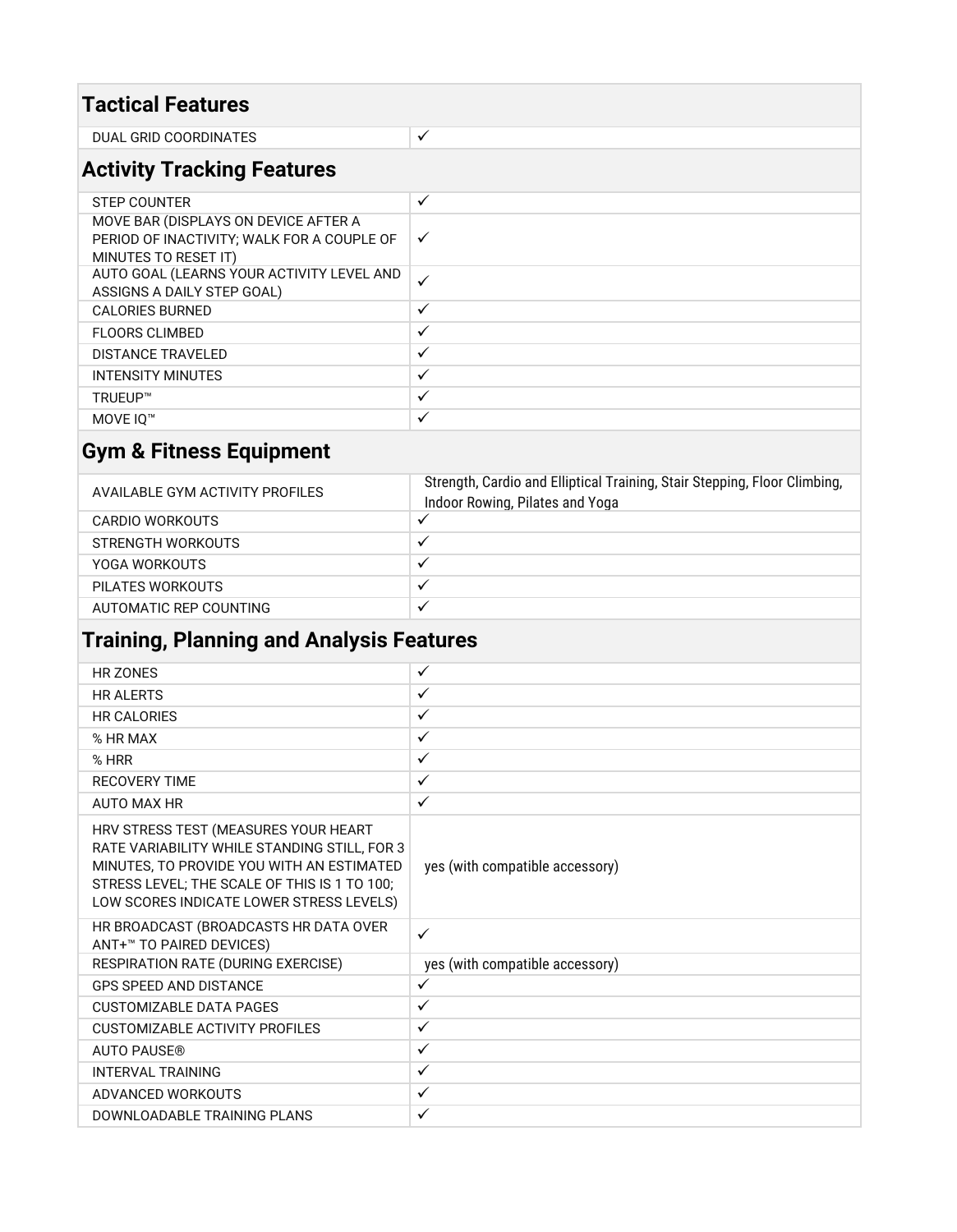| POWER MODES - CUSTOMIZABLE IN-ACTIVITY<br><b>BATTERY SETTINGS</b>                                                              | $\checkmark$ |
|--------------------------------------------------------------------------------------------------------------------------------|--------------|
| <b>AUTO LAP®</b>                                                                                                               | $\checkmark$ |
| <b>MANUAL LAP</b>                                                                                                              | $\checkmark$ |
| <b>REST TIMER</b>                                                                                                              | $\checkmark$ |
| <b>CONFIGURABLE LAP ALERTS</b>                                                                                                 | $\checkmark$ |
| HEAT AND ALTITUDE ACCLIMATION                                                                                                  | $\checkmark$ |
| VO2 MAX (RUN)                                                                                                                  | $\checkmark$ |
| VO2 MAX (TRAIL RUN)                                                                                                            | $\checkmark$ |
| TRAINING STATUS (LETS YOU SEE IF YOU'RE<br>TRAINING EFFECTIVELY BY TRACKING YOUR<br>TRAINING HISTORY AND FITNESS LEVEL TREND.) | $\checkmark$ |
| TRAINING LOAD (YOUR TOTAL TRAINING LOAD<br>FOR THE LAST 7 DAYS CALCULATED FROM<br><b>ESTIMATED EPOC)</b>                       | $\checkmark$ |
| <b>TRAINING LOAD FOCUS</b>                                                                                                     | $\checkmark$ |
| <b>TRAINING EFFECT</b>                                                                                                         | $\checkmark$ |
| TRAINING EFFECT (ANAEROBIC)                                                                                                    | $\checkmark$ |
| PRIMARY BENEFIT (TRAINING EFFECT LABELS)                                                                                       | $\checkmark$ |
| <b>CUSTOM ALERTS</b>                                                                                                           | $\checkmark$ |
| <b>AUDIO PROMPTS</b>                                                                                                           | $\checkmark$ |
| <b>FINISH TIME</b>                                                                                                             | $\checkmark$ |
| <b>VIRTUAL PARTNER</b>                                                                                                         | $\checkmark$ |
| RACE AN ACTIVITY                                                                                                               | $\checkmark$ |
| AUTO MULTISPORT ACTIVITIES                                                                                                     | $\checkmark$ |
| MANUAL MULTISPORT ACTIVITIES                                                                                                   | $\checkmark$ |
| <b>COURSE GUIDANCE</b>                                                                                                         | $\checkmark$ |
| <b>GARMIN LIVE SEGMENTS</b>                                                                                                    | $\checkmark$ |
| <b>STRAVA LIVE SEGMENTS</b>                                                                                                    | $\checkmark$ |
| TOUCH AND/OR BUTTON LOCK                                                                                                       | $\checkmark$ |
| <b>HOT KEYS</b>                                                                                                                | $\checkmark$ |
| <b>AUTO SCROLL</b>                                                                                                             | $\checkmark$ |
| <b>ACTIVITY HISTORY ON WATCH</b>                                                                                               | $\checkmark$ |
| PHYSIO TRUEUP                                                                                                                  | $\checkmark$ |

# **Running Features**

| AVAILABLE RUN PROFILES                                                                                                                                                              | Running, Treadmill Running, Indoor Track Running, Trail Running, Ultra<br>Running, Virtual Running |
|-------------------------------------------------------------------------------------------------------------------------------------------------------------------------------------|----------------------------------------------------------------------------------------------------|
| GPS-BASED DISTANCE, TIME AND PACE                                                                                                                                                   | $\checkmark$                                                                                       |
| RUNNING DYNAMICS                                                                                                                                                                    | yes (with compatible accessory)                                                                    |
| VERTICAL OSCILLATION AND RATIO (THE DEGREE<br>OF 'BOUNCE' IN YOUR RUNNING MOTION AND THE<br>COST-BENEFIT RATIO WITH STRIDE LENGTH)                                                  | yes (with compatible accessory)                                                                    |
| GROUND CONTACT TIME AND BALANCE (SHOWS<br>HOW MUCH TIME, IN THE RUNNING MOTION,<br>YOUR FOOT IS ON THE GROUND RATHER THAN IN<br>FLIGHT AND LETS YOU CHECK YOUR RUNNING<br>SYMMETRY) | yes (with compatible accessory)                                                                    |
| STRIDE LENGTH (REAL TIME)                                                                                                                                                           | yes (with compatible accessory)                                                                    |
| CADENCE (PROVIDES REAL-TIME NUMBER OF<br>STEPS PER MINUTE)                                                                                                                          | ✓                                                                                                  |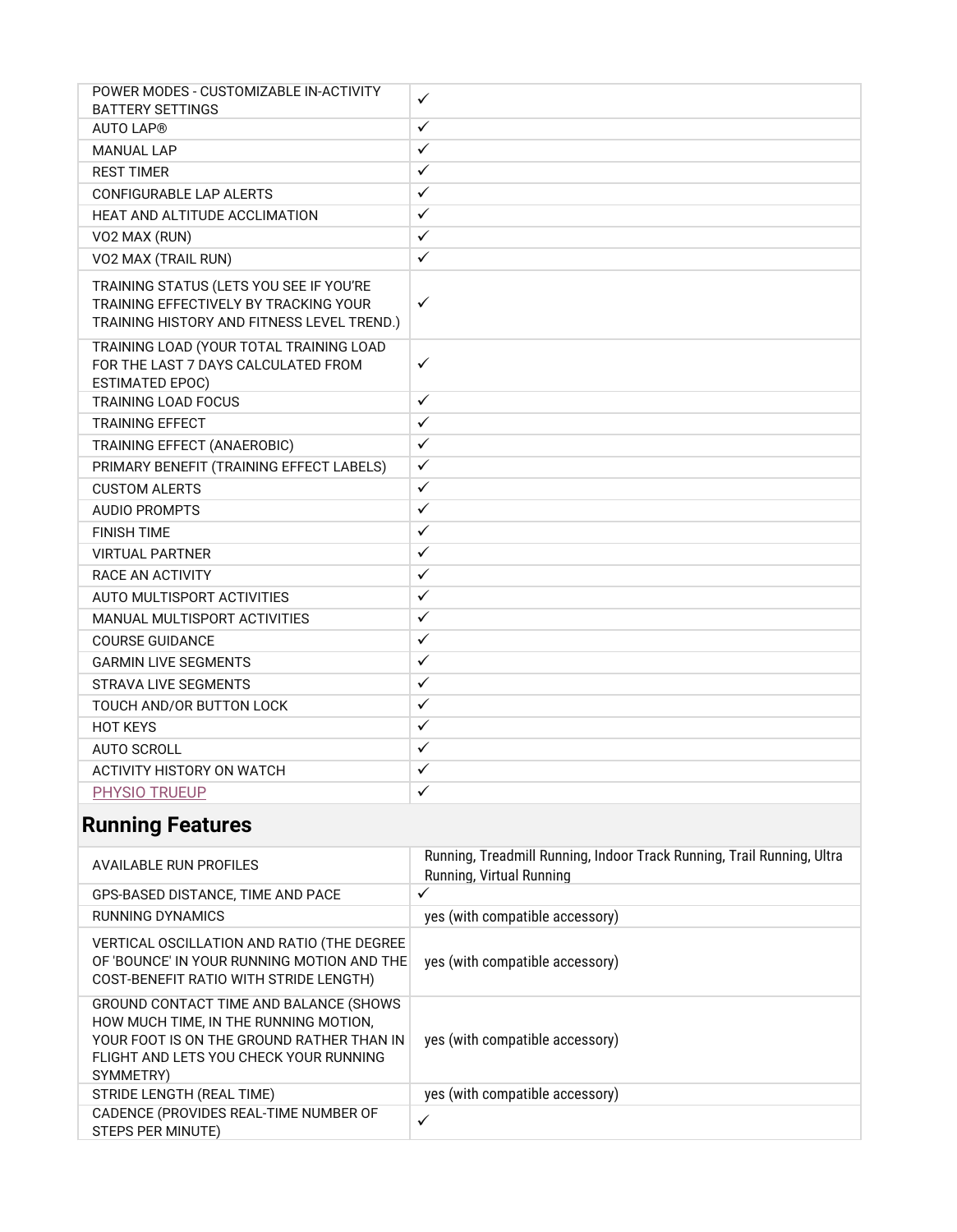| PERFORMANCE CONDITION (AFTER RUNNING<br>6-20 MINUTES, COMPARES YOUR REAL-TIME<br>CONDITION TO YOUR AVERAGE FITNESS LEVEL)                  | $\checkmark$                    |
|--------------------------------------------------------------------------------------------------------------------------------------------|---------------------------------|
| LACTATE THRESHOLD (THROUGH ANALYSIS OF<br>YOUR PACE AND HEART RATE, ESTIMATES THE<br>POINT WHERE YOUR MUSCLES START TO<br>RAPIDLY FATIGUE) | yes (with compatible accessory) |
| <b>PACEPRO™ PACING STRATEGIES</b>                                                                                                          | yes (with preloaded course)     |
| RUN WORKOUTS                                                                                                                               | ✓                               |
| RACE PREDICTOR                                                                                                                             | ✓                               |
| FOOT POD CAPABLE                                                                                                                           | ✓                               |

### **Golfing Features**

| PRELOADED WITH 42,000 COURSES WORLDWIDE                                                   | yes (downloadable from phone) |
|-------------------------------------------------------------------------------------------|-------------------------------|
| YARDAGE TO F/M/B (DISTANCE TO FRONT,<br>MIDDLE AND BACK OF GREEN)                         | $\checkmark$                  |
| YARDAGE TO LAYUPS/DOGLEGS                                                                 | ✓                             |
| MEASURES SHOT DISTANCE (CALCULATES<br>EXACT YARDAGE FOR SHOTS FROM ANYWHERE<br>ON COURSE) | Automatic                     |
| DIGITAL SCORECARD                                                                         | $\checkmark$                  |
| STAT TRACKING (STROKES, PUTTS PER ROUND,<br>GREENS AND FAIRWAYS HIT)                      | $\checkmark$                  |
| <b>GARMIN AUTOSHOT™</b>                                                                   | $\checkmark$                  |
| AUTO COURSEVIEW UPDATES                                                                   | $\checkmark$                  |
| <b>GREEN VIEW WITH MANUAL PIN POSITION</b>                                                | $\checkmark$                  |
| <b>HAZARDS AND COURSE TARGETS</b>                                                         | $\checkmark$                  |
| <b>PINPOINTER</b>                                                                         | $\checkmark$                  |
| <b>HANDICAP SCORING</b>                                                                   | $\checkmark$                  |
| <b>TRUSWING™ COMPATIBLE</b>                                                               | $\checkmark$                  |
| ROUND TIMER/ODOMETER                                                                      | $\checkmark$                  |
| AUTOMATIC CLUB TRACKING COMPATIBLE<br>(REQUIRES ACCESSORY)                                | $\checkmark$                  |

#### **Outdoor Recreation**

| AVAILABLE OUTDOOR RECREATION PROFILES          | Hiking, Indoor Climbing, Bouldering, Climbing, Mountain Biking, Skiing,<br>Snowboarding, XC Skiing, Stand Up Paddleboarding, Rowing, Kayaking,<br>Surfing, Jumpmaster, Tactical, Expedition |
|------------------------------------------------|---------------------------------------------------------------------------------------------------------------------------------------------------------------------------------------------|
| POINT-TO-POINT NAVIGATION                      | $\checkmark$                                                                                                                                                                                |
| BREAD CRUMB TRAIL IN REAL TIME                 | $\checkmark$                                                                                                                                                                                |
| <b>BACK TO START</b>                           | $\checkmark$                                                                                                                                                                                |
| TRACBACK®                                      | $\checkmark$                                                                                                                                                                                |
| ULTRATRAC MODE                                 | $\checkmark$                                                                                                                                                                                |
| AROUND ME MODE                                 | $\checkmark$                                                                                                                                                                                |
| ELEVATION PROFILE                              | $\checkmark$                                                                                                                                                                                |
| DISTANCE TO DESTINATION                        | $\checkmark$                                                                                                                                                                                |
| BAROMETRIC TREND INDICATOR WITH STORM<br>ALERT | $\checkmark$                                                                                                                                                                                |
| CLIMBPRO™ ASCENT PLANNER                       | yes (with preloaded course)                                                                                                                                                                 |
| TRAIL RUN AUTO CLIMB                           | $\checkmark$                                                                                                                                                                                |
| VERTICAL SPEED                                 | $\checkmark$                                                                                                                                                                                |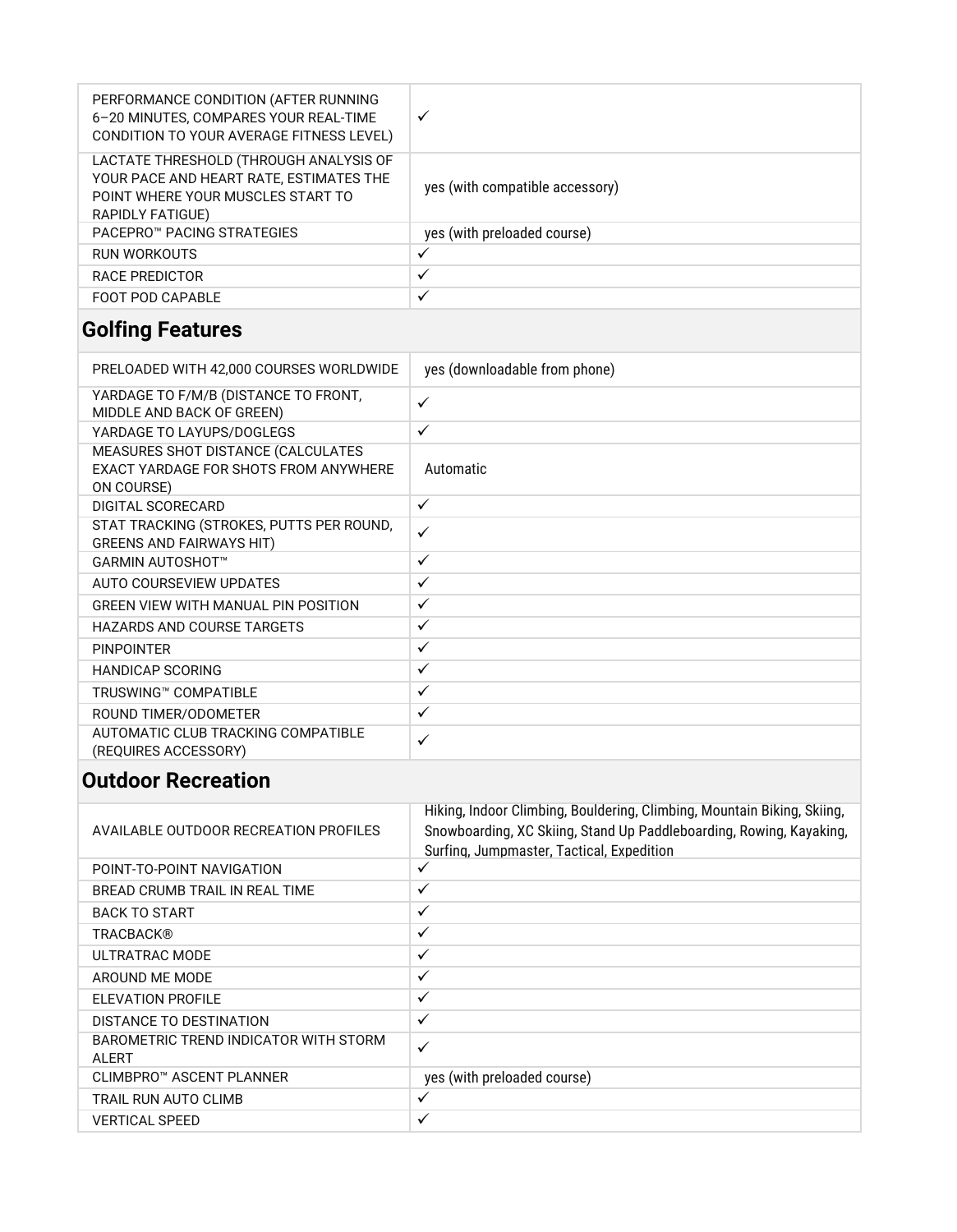| TOTAL ASCENT/DESCENT           | ✓                           |
|--------------------------------|-----------------------------|
| <b>FUTURE ELEVATION PLOT</b>   | yes (with preloaded course) |
| COMPATIBLE WITH BASECAMP™      | v                           |
| <b>GPS COORDINATES</b>         | $\checkmark$                |
| SIGHT 'N GO                    | ✓                           |
| AREA CALCULATION               | yes (via Connect IQ™)       |
| <b>HUNT/FISH CALENDAR</b>      | yes (via Connect IQ™)       |
| PROJECTED WAYPOINT             | ✓                           |
| SUN AND MOON INFORMATION       | yes (via Connect IQ™)       |
| XERO™ LOCATIONS                | ✓                           |
| <b>EXPEDITION GPS ACTIVITY</b> | ✓                           |
| <b>TIDES</b>                   | yes (via Connect IQ™)       |

### **Cycling Features**

| ALERTS (TRIGGERS ALARM WHEN YOU REACH<br>GOALS INCLUDING TIME, DISTANCE, HEART RATE<br>OR CALORIES) | $\checkmark$                                      |
|-----------------------------------------------------------------------------------------------------|---------------------------------------------------|
| <b>COURSES</b>                                                                                      | $\checkmark$                                      |
| <b>MTB GRIT &amp; FLOW</b>                                                                          | $\checkmark$                                      |
| <b>AVAILABLE CYCLING PROFILES</b>                                                                   | Biking, Indoor Biking, Mountain Biking, Triathlon |
| BIKE LAP AND LAP MAXIMUM POWER (WITH<br>POWER SENSOR)                                               | $\checkmark$                                      |
| RACE AN ACTIVITY                                                                                    | $\checkmark$                                      |
| FTP (FUNCTIONAL THRESHOLD POWER)                                                                    | yes (with compatible accessory)                   |
| COMPATIBLE WITH VECTOR™ (POWER METER)                                                               | $\checkmark$                                      |
| POWER METER COMPATIBLE                                                                              | $\checkmark$                                      |
| ADVANCED VECTOR SUPPORT                                                                             | $\checkmark$                                      |
| COMPATIBLE WITH VARIA VISION™ (HEAD-<br>MOUNTED DISPLAY)                                            | $\checkmark$                                      |
| COMPATIBLE WITH VARIA™ RADAR (REAR-FACING<br>RADAR)                                                 | ✓                                                 |
| COMPATIBLE WITH VARIA™ LIGHTS                                                                       | $\checkmark$                                      |
| SPEED AND CADENCE SENSOR SUPPORT                                                                    | yes (ANT+® and Bluetooth® Smart sensors)          |
|                                                                                                     |                                                   |

## **Swimming Features**

| AVAILABLE SWIM PROFILES                                                                                               | Pool Swimming, Open Water Swimming, Swimming/Running |
|-----------------------------------------------------------------------------------------------------------------------|------------------------------------------------------|
| OPEN-WATER SWIM METRICS (DISTANCE, PACE,<br>STROKE COUNT/RATE, STROKE DISTANCE, SWIM<br>EFFICIENCY (SWOLF), CALORIES) | ✓                                                    |
| POOL SWIM METRICS (LENGTHS, DISTANCE,<br>PACE, STROKE COUNT, SWIM EFFICIENCY<br>(SWOLF), CALORIES)                    | ✓                                                    |
| STROKE TYPE DETECTION (FREESTYLE,<br>BACKSTROKE, BREASTSTROKE, BUTTERFLY)<br>(POOL SWIM ONLY)                         | ✓                                                    |
| DRILL LOGGING (POOL SWIM ONLY)                                                                                        | $\checkmark$                                         |
| BASIC REST TIMER (UP FROM 0) (POOL SWIM<br>ONLY)                                                                      | ✓                                                    |
| "REPEAT ON" REST TIMER (POOL SWIM ONLY)                                                                               | $\checkmark$                                         |
| AUTO REST (POOL SWIM ONLY)                                                                                            | ✓                                                    |
| TIME AND DISTANCE ALERTS                                                                                              | ✓                                                    |
| PACING ALERTS (POOL SWIM ONLY)                                                                                        | $\checkmark$                                         |